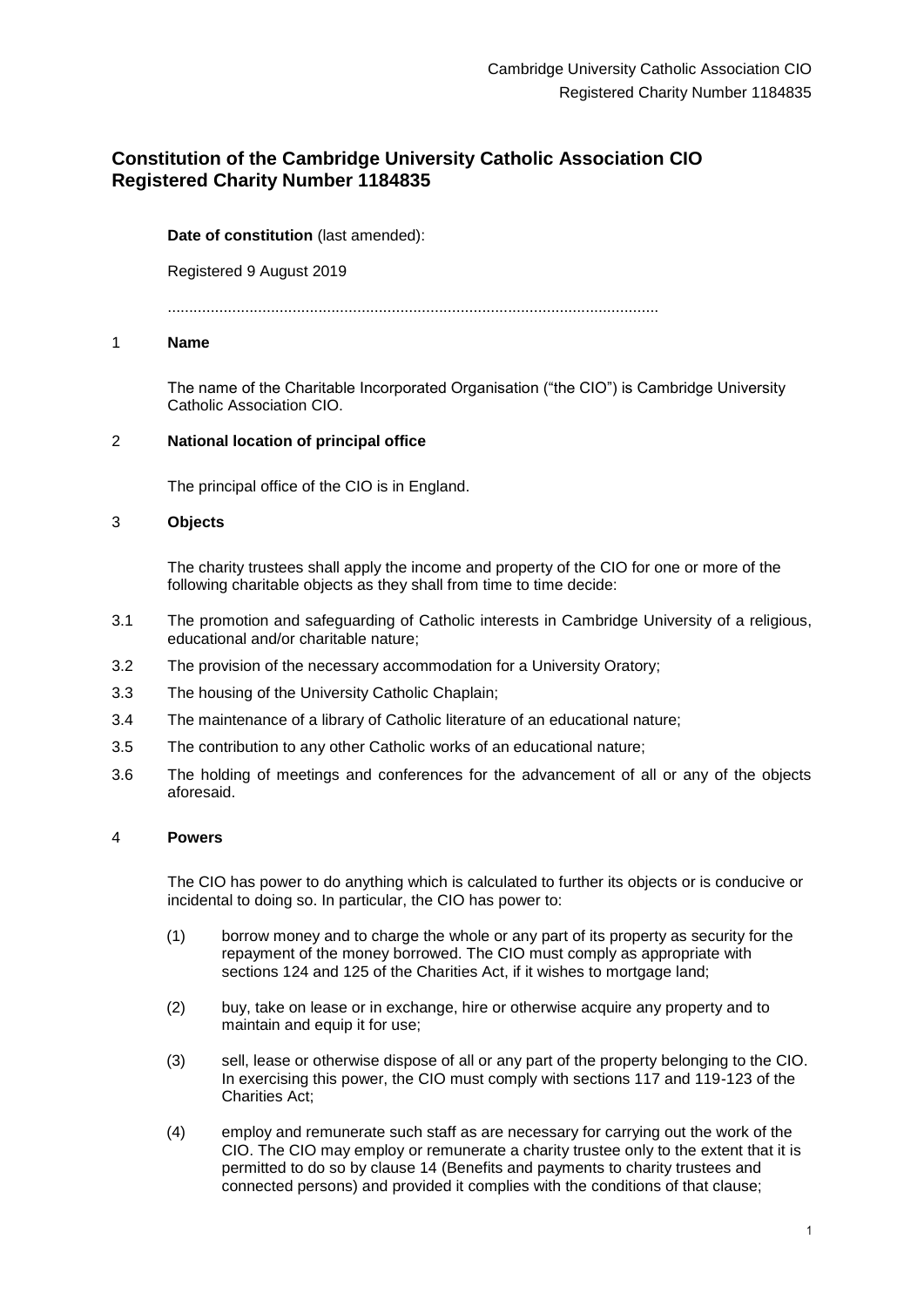- (5) deposit or invest funds, employ a professional fund-manager, and arrange for the investments or other property of the CIO to be held in the name of a nominee, in the same manner and subject to the same conditions as the trustees of a trust are permitted to do by the Trustee Act 2000; and
- (6) enter into one or more Derivative Contracts for the purpose of hedging any interest rate exposure in relation to a secured borrowing.

### 5 **Application of income and property**

- (1) The income and property of the CIO must be applied solely towards the promotion of the objects.
	- (a) A charity trustee is entitled to be reimbursed from the property of the CIO or may pay out of such property reasonable expenses properly incurred by him or her when acting on behalf of the CIO.
	- (b) A charity trustee may benefit from trustee indemnity insurance cover purchased at the CIO's expense in accordance with, and subject to the conditions in, section 189 of the Charities Act.
- (2) None of the income or property of the CIO may be paid or transferred directly or indirectly by way of dividend, bonus or otherwise by way of profit to any member of the CIO.
- (3) Nothing in this clause shall prevent a charity trustee or connected person receiving any benefit or payment which is authorised by clause 14 (Benefits and payments to charity trustees and connected persons).

## 6 **Membership of the CIO**

- (1) The members of the CIO shall be its charity trustees for the time being. The only persons eligible to be members of the CIO are its charity trustees. Membership of the CIO cannot be transferred to anyone else.
- (2) Any member and charity trustee who ceases to be a charity trustee automatically ceases to be a member of the CIO.

## 7 **Liability of members to contribute to the assets of the CIO if it is wound up**

If the CIO is wound up, the members of the CIO have no liability to contribute to its assets and no personal responsibility for settling its debts and liabilities.

### 8 **Charity trustees**

### **(1) Functions and duties of charity trustees**

Except as otherwise provided in Clauses 16 and 17, the charity trustees shall manage the affairs of the CIO and may for that purpose exercise all the powers of the CIO. It is the duty of each charity trustee:

(a) to exercise his or her powers and to perform his or her functions in his or her capacity as a trustee of the CIO in the way he or she decides in good faith would be most likely to further the purposes of the CIO; and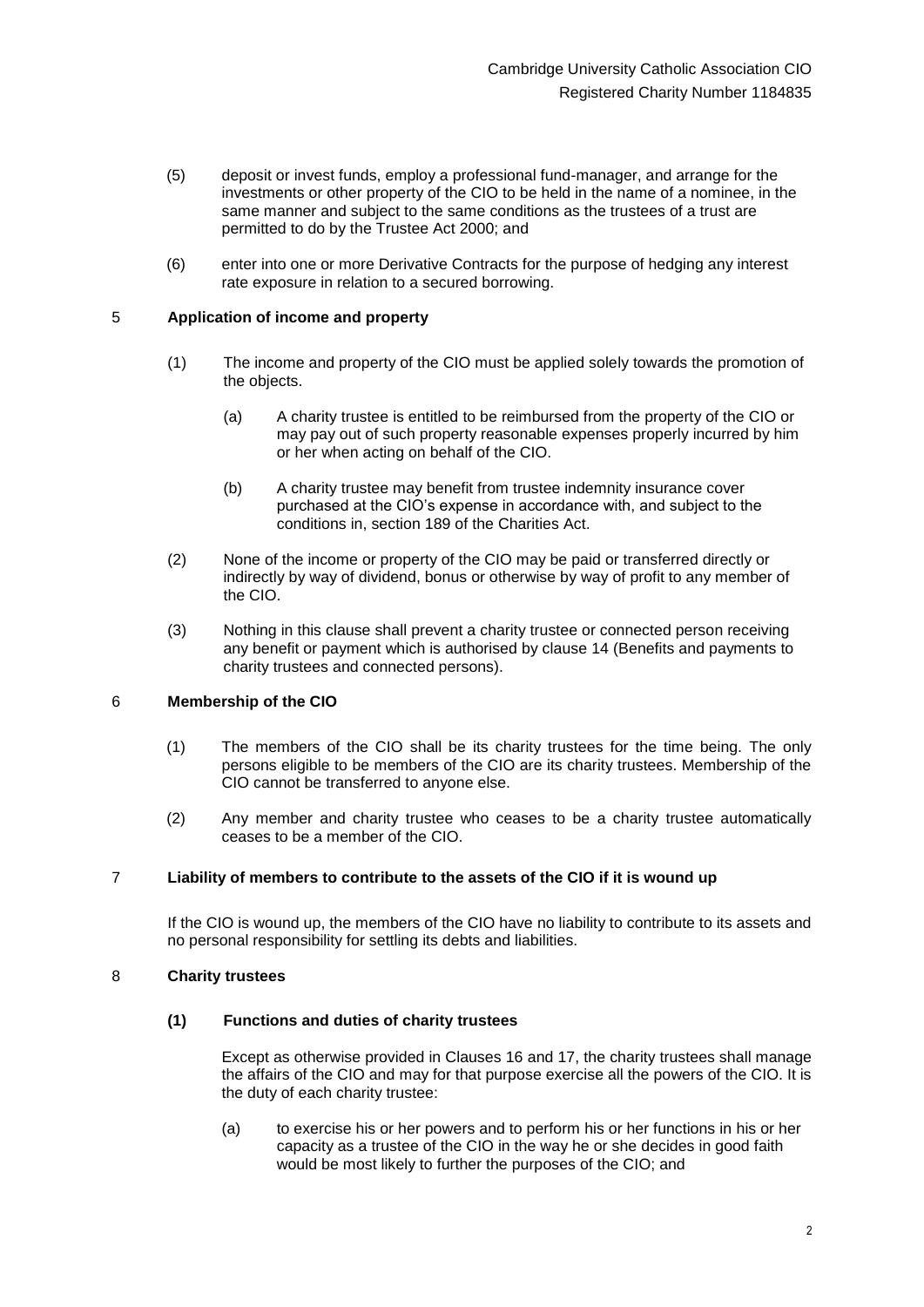- (b) to exercise, in the performance of those functions, such care and skill as is reasonable in the circumstances having regard in particular to:
	- (i) any special knowledge or experience that he or she has or holds himself or herself out as having; and
	- (ii) if he or she acts as a charity trustee of the CIO in the course of a business or profession, to any special knowledge or experience that it is reasonable to expect of a person acting in the course of that kind of business or profession.

## **(2) Eligibility for trusteeship**

- (a) Every charity trustee must be a natural person.
- (b) Every charity trustee must be a member of the Council of the Cambridge University Catholic Association ("CUCA") (registered charity number 214454).
- (c) No individual may be appointed as a charity trustee of the CIO:
	- (i) if he or she is under the age of 16 years; or
	- (ii) if he or she would automatically cease to hold office under the provisions of clause 10(1)(f).
- (d) No one is entitled to act as a charity trustee whether on appointment or on any re-appointment until he or she has expressly acknowledged, in writing, his or her acceptance of the office of charity trustee.
- (e) At least one of the trustees of the CIO must be 18 years of age or over. If there is no trustee aged at least 18 years, the remaining trustees may only act to call a meeting of the charity trustees, or appoint a new charity trustee.

## **(3) First charity trustees**

(a) The first charity trustees are as follows –

Dr Damian Crowther Professor Michael Kelly Miss Kate Allen Mrs Alexandra Browne Professor Janet Soskice Dr Mark Retter Dr Laura McCormick Kilbride Dr Florian Urmetzer Dr Claude Warnick Dr Kristin Williams Dr Philip Beer

(b) The first charity trustees shall hold office until they cease to be members of the Council of CUCA.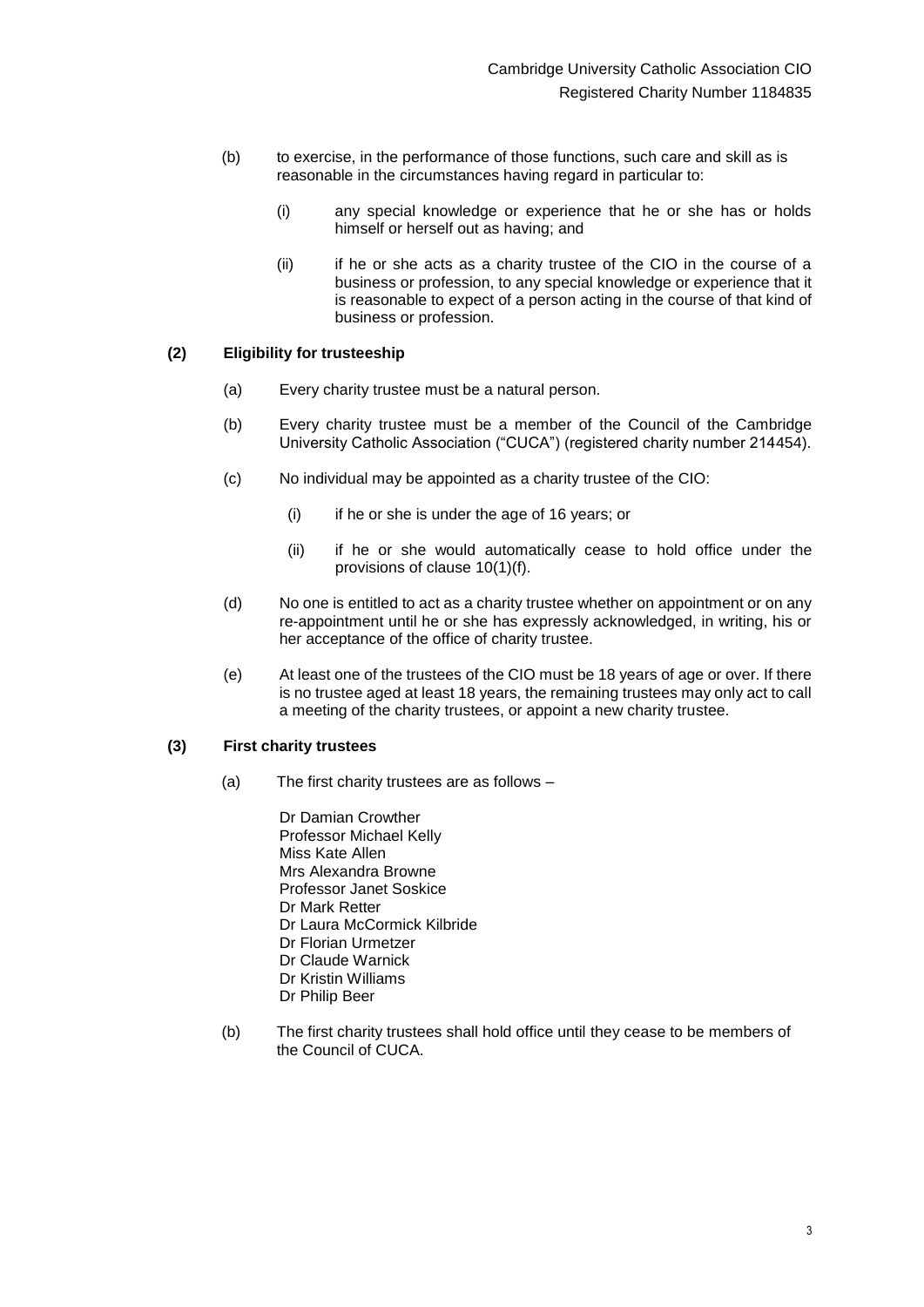## **(4) Appointed charity trustees**

Every member of the Council of CUCA who is eligible to act as a charity trustee under sub-clause (2) of this clause shall be automatically ("ex officio") appointed as a charity trustee for as long as he or she holds that office.

### 9 **Information for new charity trustees**

The charity trustees shall make available to each new charity trustee, on or before his or her first appointment:

- (a) copies of the current version of this constitution and of CUCA's constitution; and
- (b) a copy of the CIO's latest Trustees' Annual Report and statement of accounts.

### 10 **Retirement and removal of charity trustees**

- (1) A charity trustee ceases to hold office if he or she:
	- (a) ceases to be a member of CUCA's Council;
	- (b) retires by notifying the CIO in writing (but only if enough charity trustees will remain in office when the notice of resignation takes effect to form a quorum for meetings);
	- (c) is absent without the permission of the charity trustees from all their meetings held within a period of six months and the trustees resolve that his or her office be vacated;
	- (d) dies;
	- (e) in the written opinion, given to the CIO, of a registered medical practitioner treating that person, has become physically or mentally incapable of acting as a charity trustee and may remain so for more than three months; or
	- (f) is disqualified from acting as a charity trustee by virtue of sections 178-180 of the Charities Act.
- (2) Any person retiring as a charity trustee may, if otherwise eligible, be reappointed.

## 11 **Taking of decisions by charity trustees**

Any decision may be taken either:

- (1) at a meeting of the charity trustees; or
- (2) by resolution in writing or electronic form agreed by all of the charity trustees, which may comprise either a single document or several documents containing the text of the resolution in like form to each of which one or more charity trustees has signified their agreement.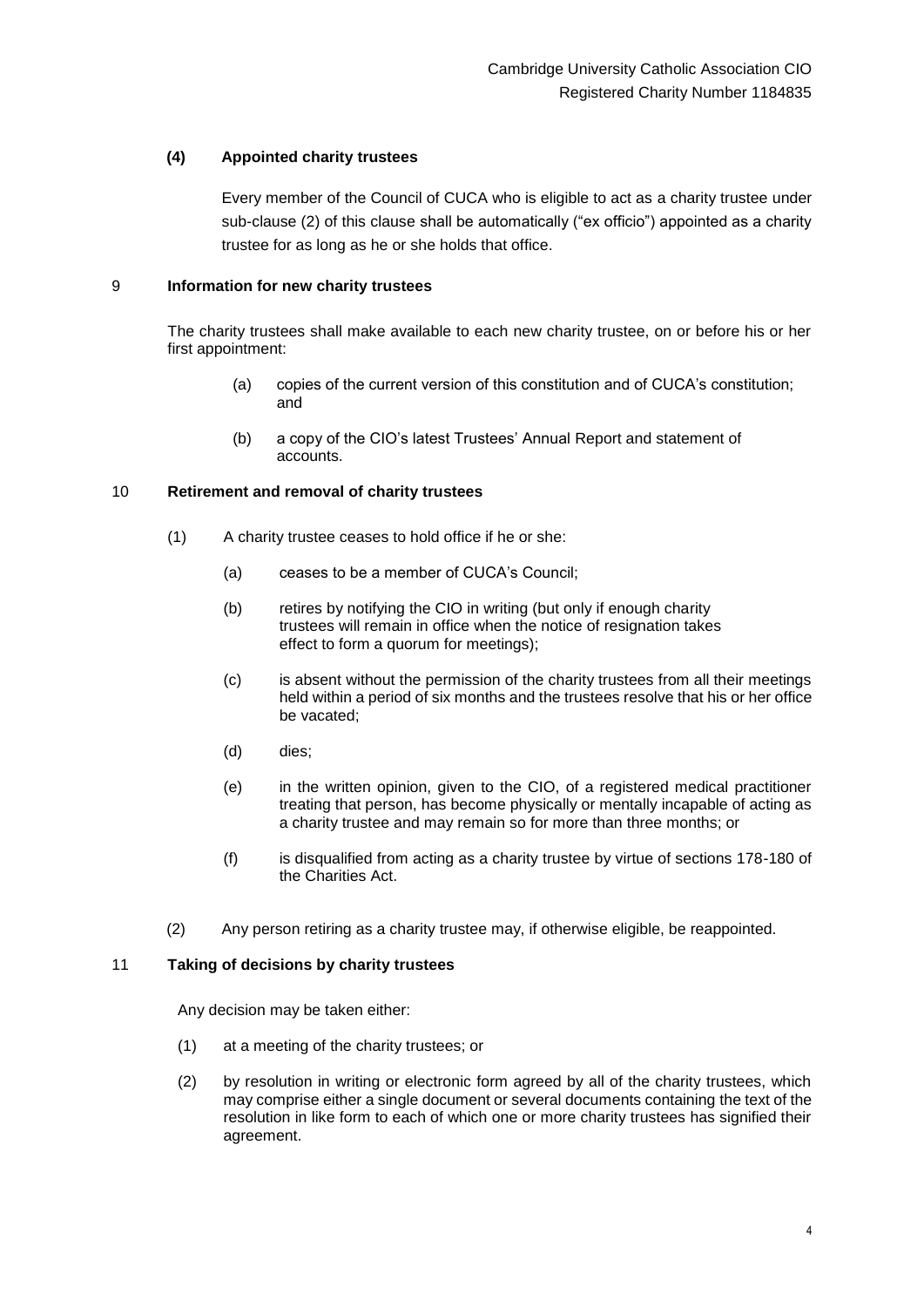## 12 **Delegation by charity trustees**

- (1) The charity trustees may delegate any of their powers or functions to a committee or committees, and, if they do, they shall determine the terms and conditions on which the delegation is made. The charity trustees may at any time alter those terms and conditions, or revoke the delegation.
- (2) This power is in addition to the power of delegation in the General Regulations and any other power of delegation available to the charity trustees, but is subject to the following requirements:
	- (a) a committee may consist of two or more persons, but the Chair of each committee must be a charity trustee;
	- (b) the acts and proceedings of any committee must be brought to the attention of the charity trustees as a whole as soon as is reasonably practicable; and
	- (c) the charity trustees shall from time to time review the arrangements which they have made for the delegation of their powers.

### 13 **Meetings of charity trustees**

### **(1) Calling meetings**

- (a) Any charity trustee may call a meeting of the charity trustees.
- (b) Subject to that, the charity trustees shall decide how their meetings are to be called, and what notice is required.

## **(2) Chairing of meetings**

The President of CUCA shall, if present, chair meetings of the charity trustees. If the President is unwilling to preside or is not present within 10 minutes after the time of the meeting, the charity trustees present may appoint one of their number to chair that meeting.

### **(3) Procedure at meetings**

- (a) No decision shall be taken at a meeting unless a quorum is present at the time when the decision is taken. The quorum is at least five or 50% of the total number of charity trustees, whichever is greater, or such larger number as the charity trustees may decide from time to time. A charity trustee shall not be counted in the quorum present when any decision is made about a matter upon which he or she is not entitled to vote.
- (b) Questions arising at a meeting shall be decided by a majority of those eligible to vote.
- (c) In the case of an equality of votes, the person who chairs the meeting shall have a second or casting vote.

### **(4) Participation in meetings by electronic means**

(a) A meeting may be held by suitable electronic means agreed by the charity trustees in which each participant may communicate with all the other participants.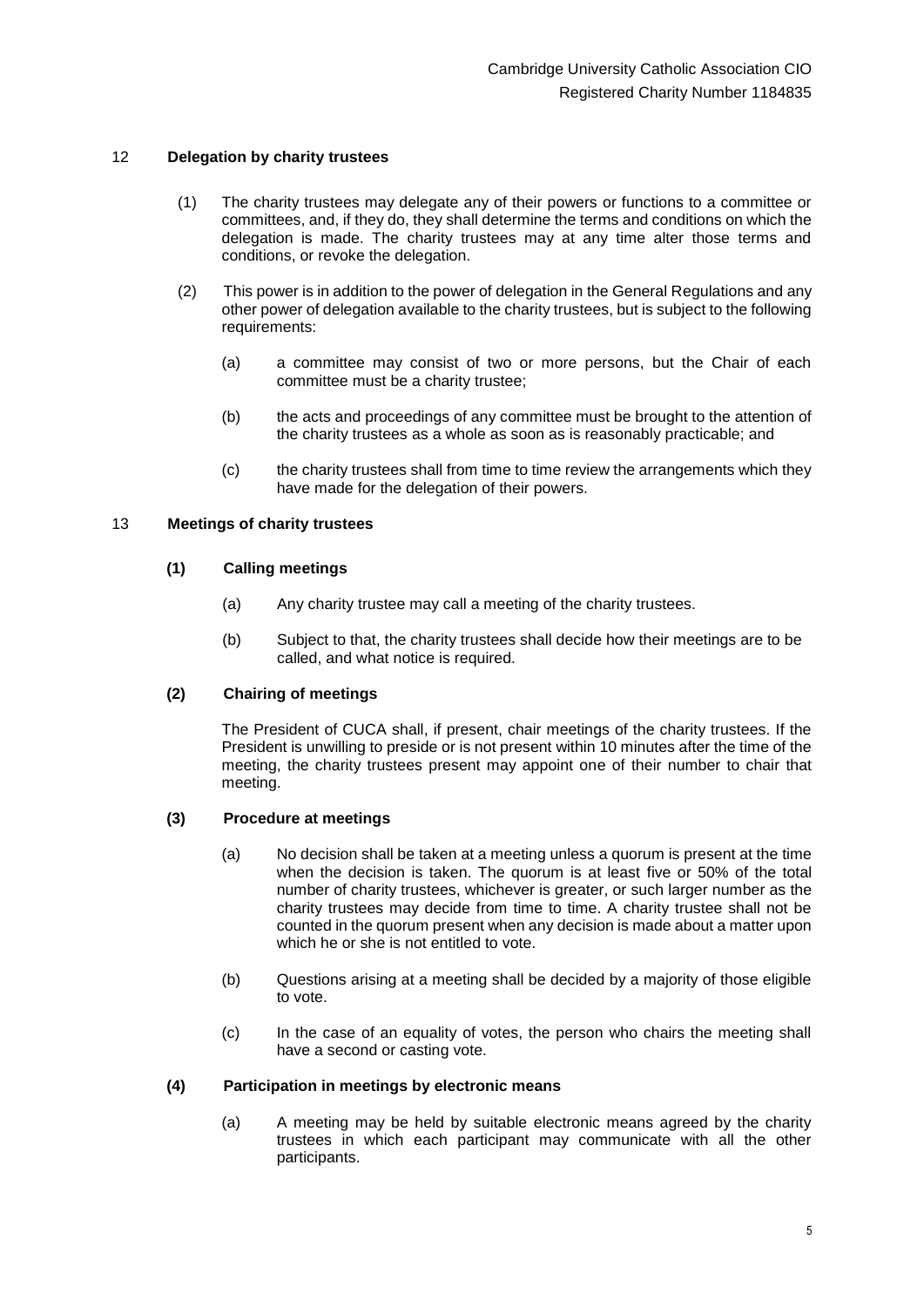- (b) Any charity trustee participating at a meeting by suitable electronic means agreed by the charity trustees in which a participant or participants may communicate with all the other participants shall qualify as being present at the meeting.
- (c) Meetings held by electronic means must comply with rules for meetings, including chairing and the taking of minutes.

### 14 **Benefits and payments to charity trustees and connected persons**

### **(1) General provisions**

No charity trustee or connected person may:

- (a) buy or receive any goods or services from the CIO on terms preferential to those applicable to members of the public;
- (b) sell goods, services, or any interest in land to the CIO;
- (c) be employed by, or receive any remuneration from, the CIO;
- (d) receive any other financial benefit from the CIO,

unless the payment or benefit is permitted by sub-clause (2) of this clause or authorised by the court or the Commission. In this clause, a "financial benefit" means a benefit, direct or indirect, which is either money or has a monetary value.

#### **(2) Scope and powers permitting trustees' or connected persons' benefits**

- (a) A charity trustee or connected person may receive a benefit from the CIO as a beneficiary of the CIO provided that a majority of the trustees do not benefit in this way.
- (b) A charity trustee or connected person may enter into a contract for the supply of services, or of goods that are supplied in connection with the provision of services, to the CIO where that is permitted in accordance with, and subject to the conditions in, sections 185 to 188 of the Charities Act.
- (c) Subject to sub-clause (3) of this clause a charity trustee or connected person may provide the CIO with goods that are not supplied in connection with services provided to the CIO by the charity trustee or connected person.
- (d) A charity trustee or connected person may receive interest on money lent to the CIO at a reasonable and proper rate which must be not more than the Bank of England bank rate (also known as the base rate).
- (e) A charity trustee or connected person may receive rent for premises let by the trustee or connected person to the CIO. The amount of the rent and the other terms of the lease must be reasonable and proper. The charity trustee concerned must withdraw from any meeting at which such a proposal or the rent or other terms of the lease are under discussion.
- (f) A charity trustee or connected person may take part in the normal trading and fundraising activities of the CIO on the same terms as members of the public.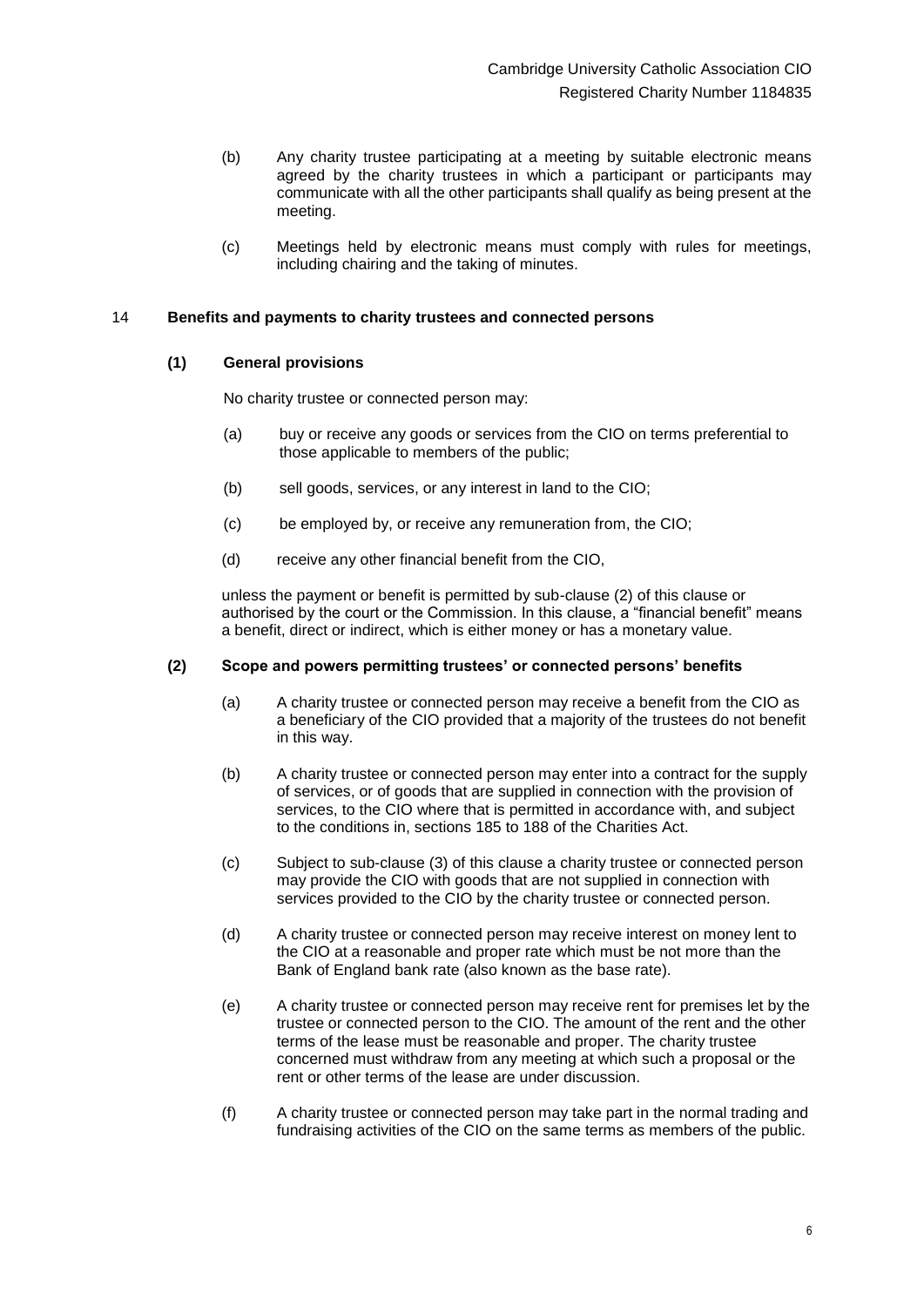## **(3) Payment for supply of goods only – controls**

The CIO and its charity trustees may only rely upon the authority provided by subclause (2)(c) of this clause if each of the following conditions is satisfied:

- (a) The amount or maximum amount of the payment for the goods is set out in a written agreement between the CIO and the charity trustee or connected person supplying the goods ("the supplier").
- (b) The amount or maximum amount of the payment for the goods does not exceed what is reasonable in the circumstances for the supply of the goods in question.
- (c) The other charity trustees are satisfied that it is in the best interests of the CIO to contract with the supplier rather than with someone who is not a charity trustee or connected person. In reaching that decision the charity trustees must balance the advantage of contracting with a charity trustee or connected person against the disadvantages of doing so.
- (d) The supplier is absent from the part of any meeting at which there is discussion of the proposal to enter into a contract or arrangement with him or her or it with regard to the supply of goods to the CIO.
- (e) The supplier does not vote on any such matter and is not to be counted when calculating whether a quorum of charity trustees is present at the meeting.
- (f) The reason for their decision is recorded by the charity trustees in the minute book.
- (g) A majority of the charity trustees then in office are not in receipt of remuneration or payments authorised by clause 14.
- **(4)** In sub-clauses (2) and (3) of this clause:
	- (a) "the CIO" includes any company in which the CIO:
		- (i) holds more than 50% of the shares; or
		- (ii) controls more than 50% of the voting rights attached to the shares; or
		- (iii) has the right to appoint one or more directors to the board of the company,
	- (b) "connected person" includes any person within the definition set out in clause 28 (Interpretation).

### 15 **Conflicts of interest and conflicts of loyalty**

A charity trustee must:

- (1) declare the nature and extent of any interest, direct or indirect, which he or she has in a proposed transaction or arrangement with the CIO or in any transaction or arrangement entered into by the CIO which has not previously been declared; and
- (2) absent himself or herself from any discussions of the charity trustees in which it is possible that a conflict of interest will arise between his or her duty to act solely in the interests of the CIO and any personal interest (including but not limited to any financial interest).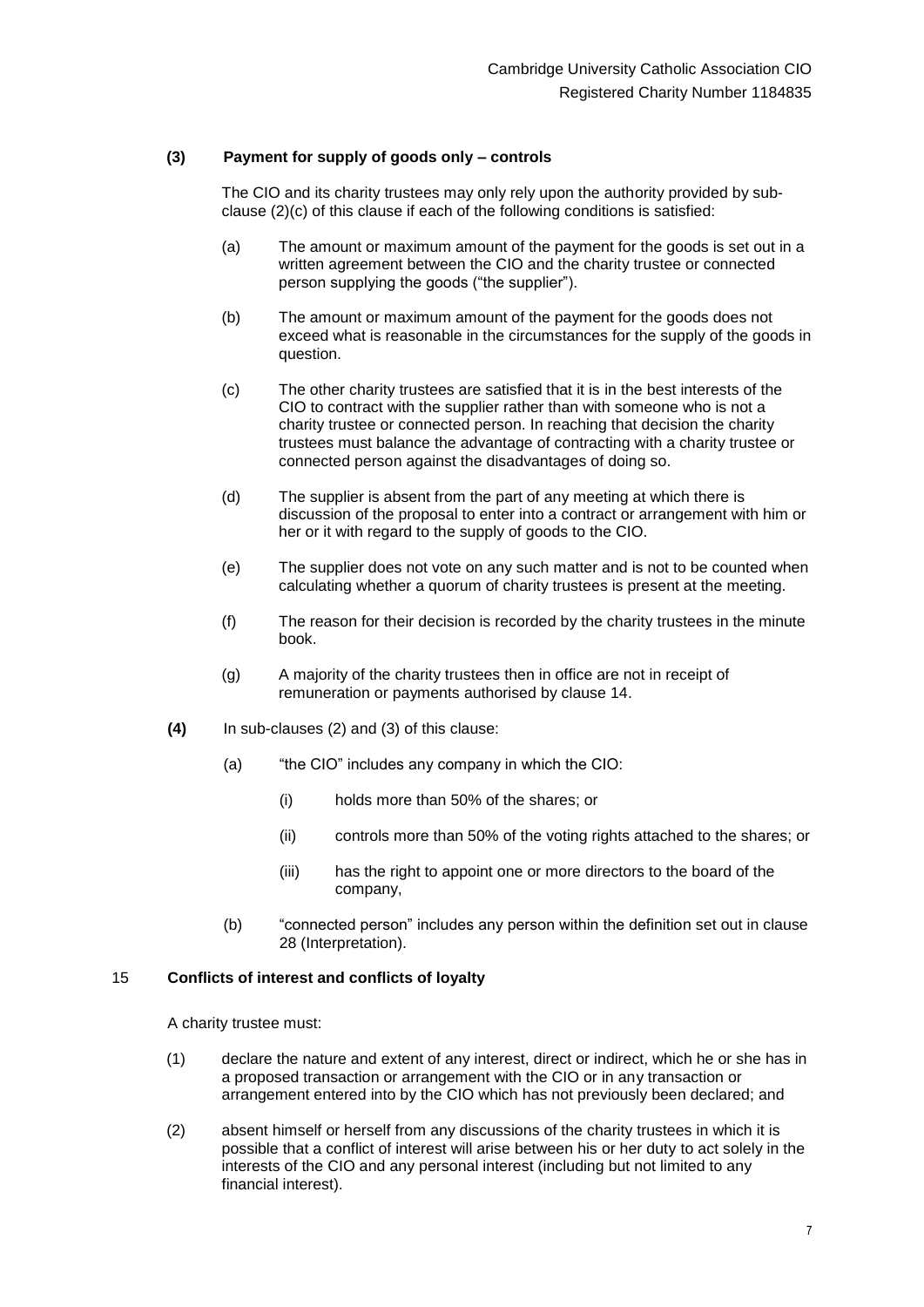Any charity trustee absenting himself or herself from any discussions in accordance with this clause must not vote or be counted as part of the quorum in any decision of the charity trustees on the matter.

### 16 **Decisions which must be made by the members of the CIO**

- (1) Any decision to:
	- (a) amend the constitution of the CIO;
	- (b) amalgamate the CIO with, or transfer its undertaking to, one or more other CIOs, in accordance with the Charities Act; or
	- (c) wind up or dissolve the CIO (including transferring its business to any other charity),

must be made by a resolution of the members of the CIO (rather than a resolution of the charity trustees).

- (2) Decisions of the members may be made either:
	- (a) by resolution at a general meeting; or
	- (b) by resolution in writing, in accordance with sub-clause (4) of this clause.
- (3) Any decision specified in sub-clause (1) of this clause must be made in accordance with the provisions of clause 26 (Amendment of constitution), clause 27 (Voluntary winding up or dissolution), or the provisions of the Charities Act, the General Regulations or the Dissolution Regulations as applicable. Those provisions require the resolution to be agreed by a 75% majority of those members voting at a general meeting, or agreed by all members in writing.
- (4) Except where a resolution in writing must be agreed by all the members, such a resolution may be agreed by a simple majority of all the members who are entitled to vote on it. Such a resolution shall be effective provided that:
	- (a) a copy of the proposed resolution has been sent to all the members eligible to vote; and
	- (b) the required majority of members has signified its agreement to the resolution in a document or documents which are received at the principal office within the period of 28 days beginning with the circulation date. The document signifying a member's agreement must be authenticated by their signature, by a statement of their identity accompanying the document, or in such other manner as the CIO has specified.

The resolution in writing may comprise several copies to which one or more members has signified their agreement. Eligibility to vote on the resolution is limited to members who are members of the CIO on the date when the first proposal is first circulated.

### 17 **General meetings of members**

## **(1) Calling of general meetings of members**

The charity trustees may designate any of their meetings as a general meeting of the members of the CIO. The purpose of such a meeting is to discharge any business which must by law be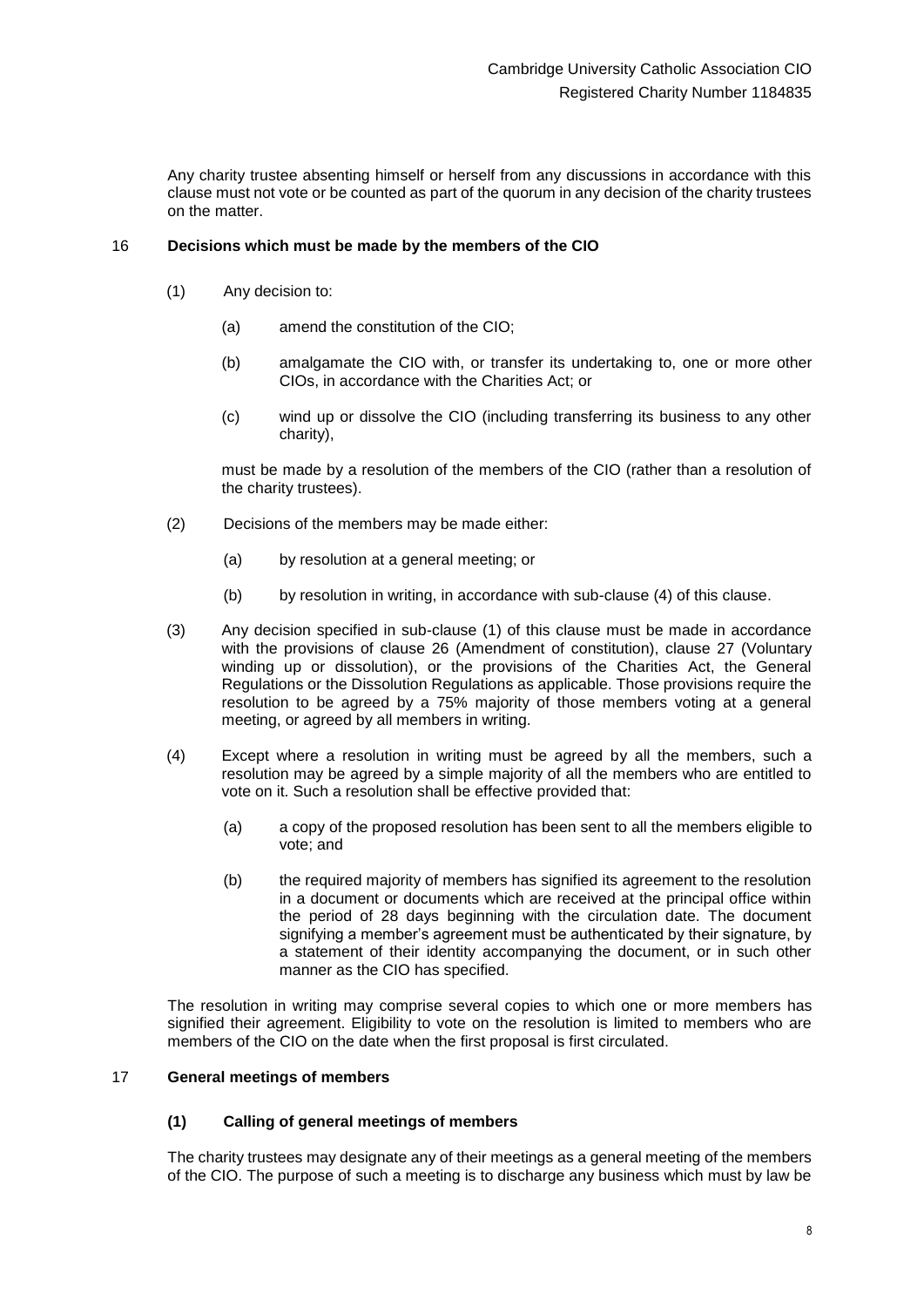discharged by a resolution of the members of the CIO as specified in clause 16 (Decisions which must be made by the members of the CIO).

## **(2) Notice of general meetings of members**

- (a) The minimum period of notice required to hold a general meeting of the members of the CIO is 14 days.
- (b) Except where a specified period of notice is strictly required by another clause in this constitution, by the Charities Act or by the General Regulations, a general meeting may be called by shorter notice if it is so agreed by a majority of the members of the CIO.
- (c) Proof that an envelope containing a notice was properly addressed, prepaid and posted, or that an electronic form of notice was properly addressed and sent, shall be conclusive evidence that the notice was given. Notice shall be deemed to be given 48 hours after it was posted or sent.

### **(3) Procedure at general meetings of members**

The provisions in clause 13(2)-(4) governing the chairing of meetings, procedure at meetings and participation in meetings by electronic means apply to any general meeting of the members, with all references to trustees to be taken as references to members.

## 18 **Saving provisions**

- (1) Subject to sub-clause (2) of this clause, all decisions of the charity trustees, or of a committee of charity trustees, shall be valid notwithstanding the participation in any vote of a charity trustee:
	- (a) who was disqualified from holding office;
	- (b) who had previously retired or who had been obliged by the constitution to vacate office;
	- (c) who was not entitled to vote on the matter, whether by reason of a conflict of interest or otherwise,

if, without the vote of that charity trustee and that charity trustee being counted in the quorum, the decision has been made by a majority of the charity trustees at a quorate meeting.

(2) Sub-clause (1) of this clause does not permit a charity trustee to keep any benefit that may be conferred upon him or her by a resolution of the charity trustees or of a committee of charity trustees if, but for sub-clause (1), the resolution would have been void, or if the charity trustee has not complied with clause 15 (Conflicts of interest and conflicts of loyalty).

### 19 **Execution of documents**

- (1) The CIO shall execute documents by signature.
- (2) A document is validly executed by signature if it is signed by at least two of the charity trustees.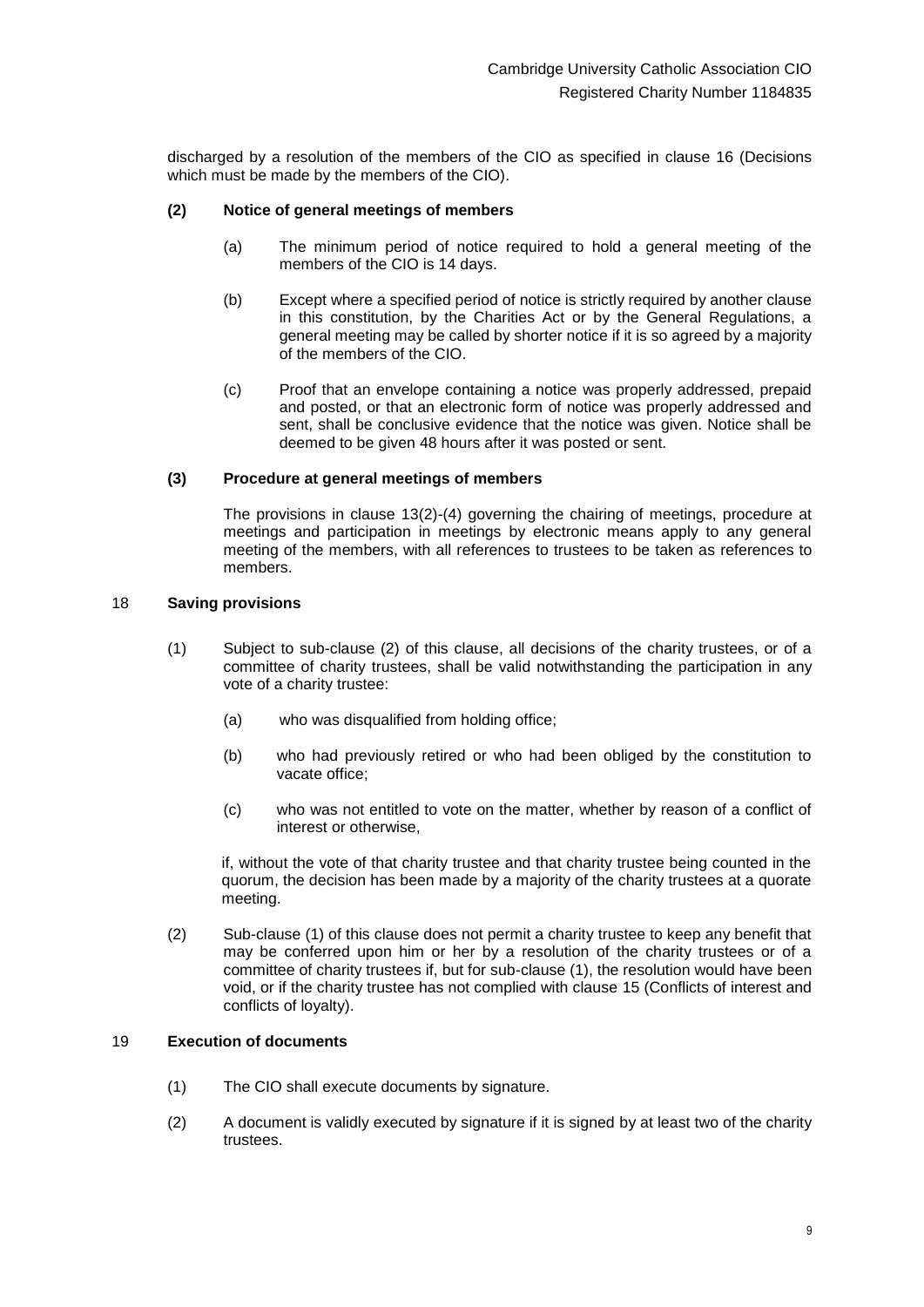### 20 **Use of electronic communications**

### **(1) General**

The CIO will comply with the requirements of the Communications Provisions in the General Regulations and in particular:

- (a) the requirement to provide within 21 days to any member on request a hard copy of any document or information sent to the member otherwise than in hard copy form;
- (b) any requirements to provide information to the Commission in a particular form or manner.

### **(2) To the CIO**

Any member or charity trustee of the CIO may communicate electronically with the CIO to an address specified by the CIO for the purpose, so long as the communication is authenticated in a manner which is satisfactory to the CIO.

### 21 **Keeping of Registers**

The CIO must comply with its obligations under the General Regulations in relation to the keeping of, and provision of access to, a (combined) register of its members and charity trustees.

### 22 **Minutes**

The charity trustees must keep minutes of all:

- (1) appointments of officers made by the charity trustees;
- (2) proceedings at general meetings of the CIO;
- (3) meetings of the charity trustees and committees of charity trustees including:
	- (a) the names of the trustees present at the meeting;
	- (b) the decisions made at the meetings; and
	- (c) where appropriate the reasons for the decisions;
- (4) decisions made by the charity trustees otherwise than in meetings.

#### 23 **Accounting records, accounts, annual reports and returns, register maintenance**

(1) The charity trustees must comply with the requirements of the Charities Act with regard to the keeping of accounting records, to the preparation and scrutiny of statements of account, and to the preparation of annual reports and returns. The statements of account, reports and returns must be sent to the Commission, regardless of the income of the CIO, within 10 months of the financial year end.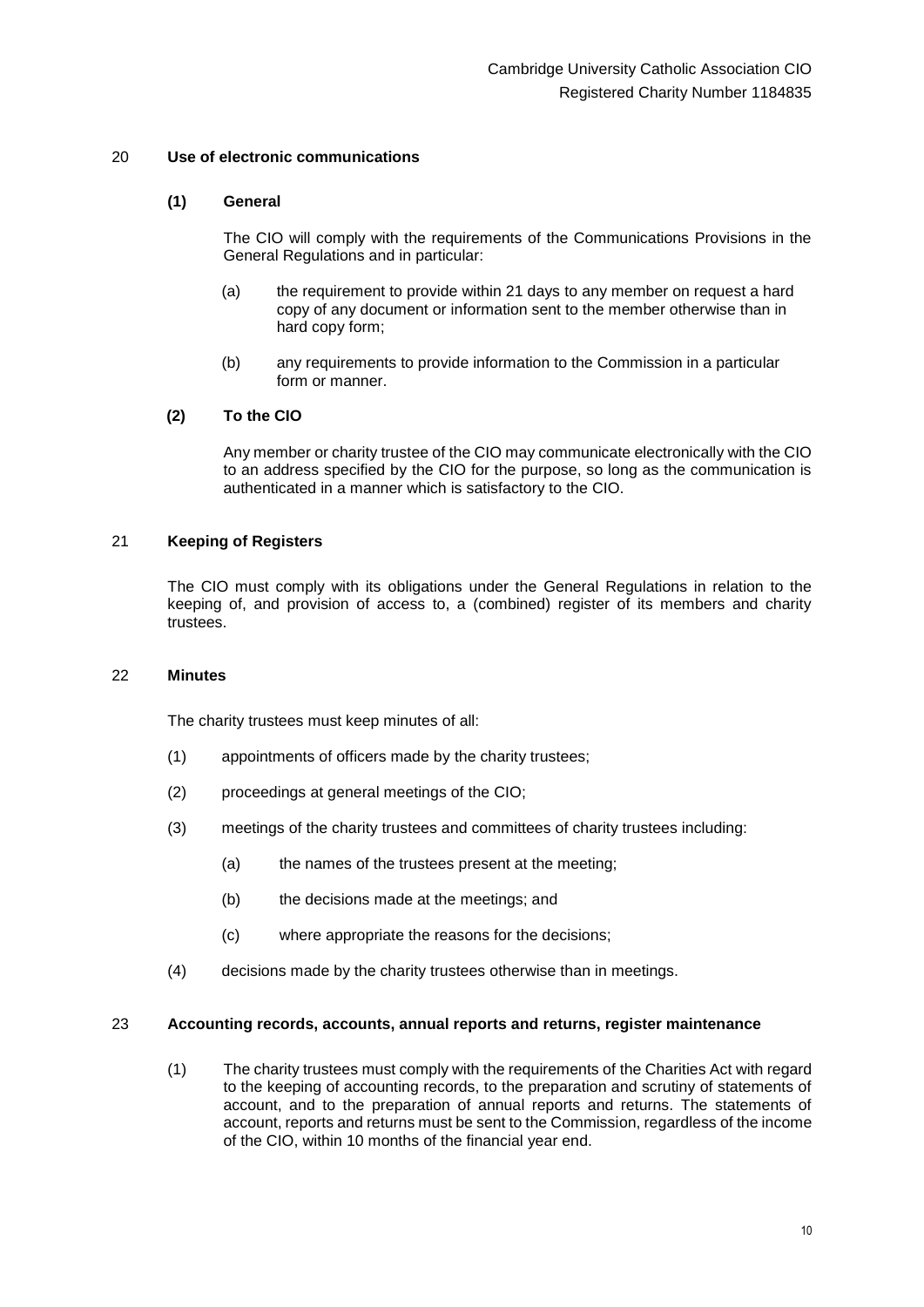(2) The charity trustees must comply with their obligation to inform the Commission within 28 days of any change in the particulars of the CIO entered on the Central Register of Charities.

### 24 **Rules**

The charity trustees may from time to time make such reasonable and proper rules or bye laws as they may deem necessary or expedient for the proper conduct and management of the CIO, but such rules or bye laws must not be inconsistent with any provision of this constitution. Copies of any such rules or bye laws currently in force must be made available to any member of the CIO on request.

### 25 **Disputes**

If a dispute arises between members of the CIO about the validity or propriety of anything done by the members under this constitution, and the dispute cannot be resolved by agreement, the parties to the dispute must first try in good faith to settle the dispute by mediation before resorting to litigation.

### 26 **Amendment of constitution**

As provided by sections 224-227 of the Charities Act:

- (1) This constitution can only be amended:
	- (a) by resolution agreed in writing by all members of the CIO; or
	- (b) by a resolution passed by a 75% majority of those voting at a general meeting of the members of the CIO called in accordance with clause 17 (General meetings of members).
- (2) Any alteration of clause 3 (Objects), clause 27 (Voluntary winding up or dissolution), this clause, or of any provisions where the alteration would provide authorisation for any benefit to be obtained by charity trustees or members of the CIO or persons connected with them, requires the prior written consent of the Commission.
- (3) No amendment that is inconsistent with the provisions of the Charities Act or the General Regulations shall be valid.
- (4) A copy of every resolution amending the constitution, together with a copy of the CIO's constitution as amended must be sent to the Commission by the end of the period of 15 days beginning with the date of passing of the resolution, and the amendment does not take effect until it has been recorded in the Register of **Charities**

## 27 **Voluntary winding up or dissolution**

(1) As provided by the Dissolution Regulations, the CIO may be dissolved by resolution of its members. Any decision by the members to wind up or dissolve the CIO can only be made: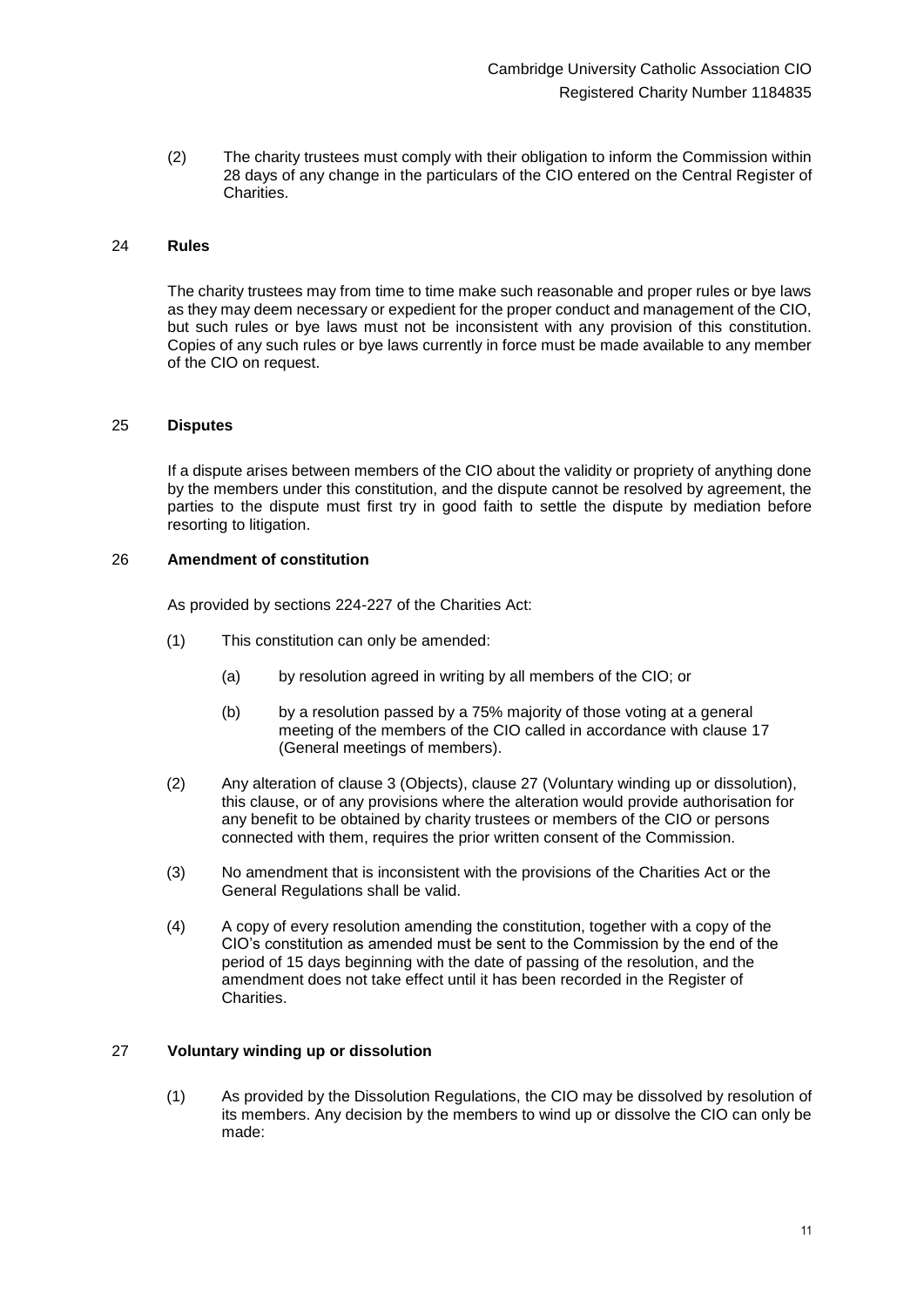- (a) at a general meeting of the members of the CIO called in accordance with clause 17 (General meetings of members), of which not less than 14 days' notice has been given to those eligible to attend and vote:
	- (i) by a resolution passed by a 75% majority of those voting; or
	- (ii) by a resolution passed by decision taken without a vote and without any expression of dissent in response to the question put to the general meeting; or
- (b) by a resolution agreed in writing by all members of the CIO.
- (2) Subject to the payment of all the CIO's debts, any resolution for the winding up of the CIO, or for the dissolution of the CIO without winding up, shall contain a provision directing that the remaining assets of the CIO be applied for a charity with similar purposes to that of the CIO.
- (3) The CIO must observe the requirements of the Dissolution Regulations in applying to the Commission for the CIO to be removed from the Register of Charities, and in particular:
	- (a) the charity trustees must send with their application to the Commission:
		- (i) a copy of the resolution passed by the members of the CIO;
		- (ii) a declaration by the charity trustees that any debts and other liabilities of the CIO have been settled or otherwise provided for in full; and
		- (iii) a statement by the charity trustees setting out the way in which any property of the CIO has been or is to be applied prior to its dissolution in accordance with this constitution;
	- (b) the charity trustees must ensure that a copy of the application is sent within seven days to every member and employee of the CIO, and to any charity trustee of the CIO who was not privy to the application.
- (4) If the CIO is to be wound up or dissolved in any other circumstances, the provisions of the Dissolution Regulations must be followed.

## 28 **Interpretation**

In this constitution:

**"Charities Act"** means the Charities Act 2011, or any statutory re-enactment or modification of that provision.

**"charity trustee"** means a charity trustee of the CIO.

The "**Communications Provisions**" means the Communications Provisions in Part 9 of the General Regulations.

"**Commission"** means the Charity Commission.

### **"connected person"** means:

(a) a child, parent, grandchild, grandparent, brother or sister of the charity trustee;